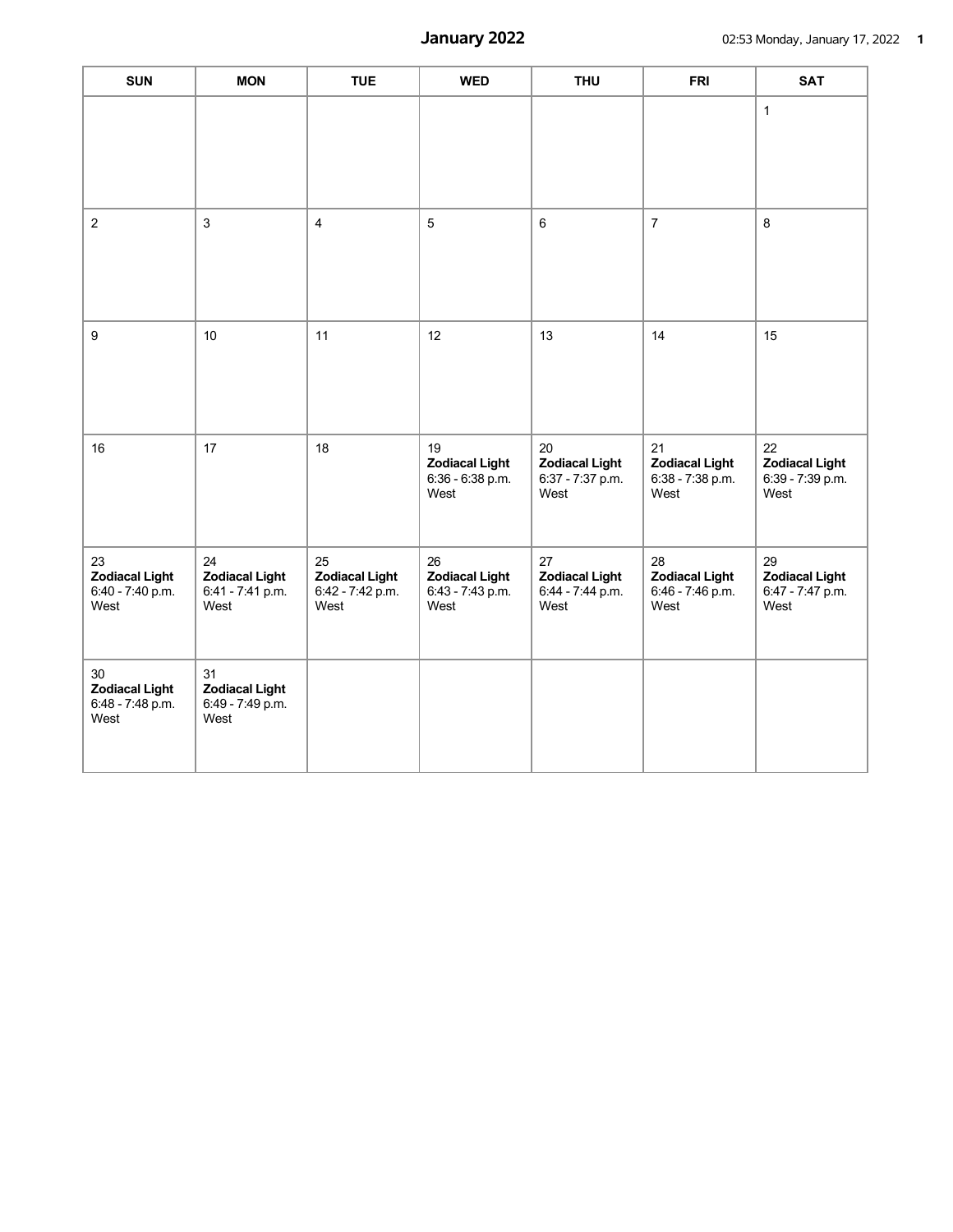| <b>SUN</b>                                              | <b>MON</b>                                              | <b>TUE</b>                                                | <b>WED</b>                                                          | <b>THU</b>                                              | <b>FRI</b>                                              | <b>SAT</b>                                              |
|---------------------------------------------------------|---------------------------------------------------------|-----------------------------------------------------------|---------------------------------------------------------------------|---------------------------------------------------------|---------------------------------------------------------|---------------------------------------------------------|
|                                                         |                                                         | 1<br><b>Zodiacal Light</b><br>6:50 - 7:50 p.m.<br>West    | $\overline{2}$<br><b>Zodiacal Light</b><br>7:04 - 7:51 p.m.<br>West | 3                                                       | $\overline{4}$                                          | 5                                                       |
| 6                                                       | $\overline{7}$                                          | 8                                                         | $\boldsymbol{9}$                                                    | 10                                                      | 11                                                      | 12                                                      |
| 13                                                      | 14                                                      | 15                                                        | 16                                                                  | 17                                                      | 18<br><b>Zodiacal Light</b><br>7:10 - 7:51 p.m.<br>West | 19<br><b>Zodiacal Light</b><br>7:12 - 8:12 p.m.<br>West |
| 20<br><b>Zodiacal Light</b><br>7:13 - 8:13 p.m.<br>West | 21<br><b>Zodiacal Light</b><br>7:14 - 8:14 p.m.<br>West | 22<br><b>Zodiacal Light</b><br>$7:15 - 8:15$ p.m.<br>West | 23<br><b>Zodiacal Light</b><br>7:16 - 8:16 p.m.<br>West             | 24<br><b>Zodiacal Light</b><br>7:18 - 8:18 p.m.<br>West | 25<br><b>Zodiacal Light</b><br>7:19 - 8:19 p.m.<br>West | 26<br><b>Zodiacal Light</b><br>7:20 - 8:20 p.m.<br>West |
| 27<br><b>Zodiacal Light</b><br>7:21 - 8:21 p.m.<br>West | 28<br><b>Zodiacal Light</b><br>7:22 - 8:22 p.m.<br>West |                                                           |                                                                     |                                                         |                                                         |                                                         |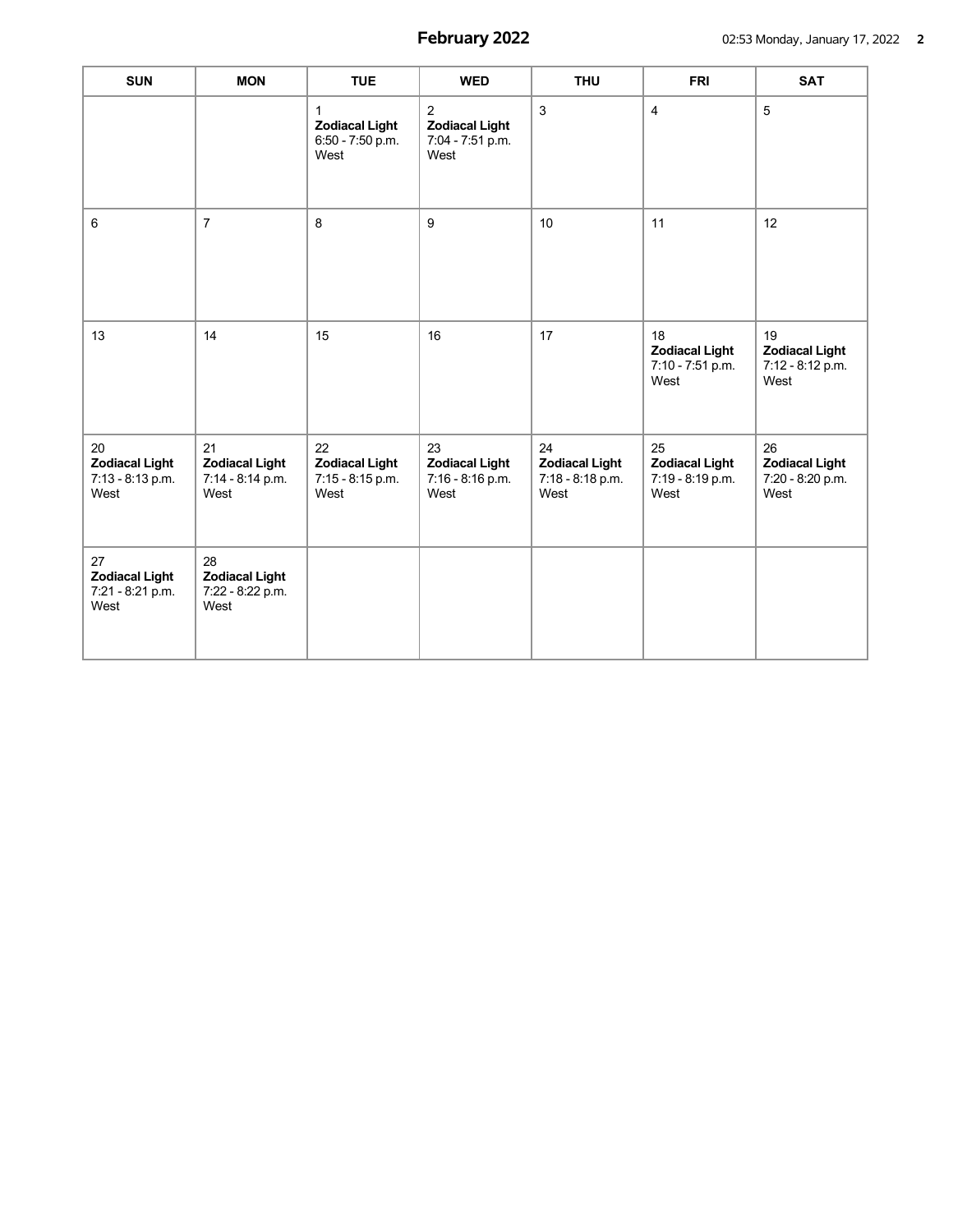| <b>SUN</b>                                              | <b>MON</b>                                              | <b>TUE</b>                                               | <b>WED</b>                                                          | <b>THU</b>                                               | <b>FRI</b>                                                          | <b>SAT</b>                                              |
|---------------------------------------------------------|---------------------------------------------------------|----------------------------------------------------------|---------------------------------------------------------------------|----------------------------------------------------------|---------------------------------------------------------------------|---------------------------------------------------------|
|                                                         |                                                         | 1<br><b>Zodiacal Light</b><br>7:24 - 8:24 p.m.<br>West   | $\overline{2}$<br><b>Zodiacal Light</b><br>7:25 - 8:25 p.m.<br>West | 3<br><b>Zodiacal Light</b><br>7:26 - 8:26 p.m.<br>West   | $\overline{4}$<br><b>Zodiacal Light</b><br>8:14 - 8:27 p.m.<br>West | 5                                                       |
| 6                                                       | $\overline{7}$                                          | 8                                                        | 9                                                                   | 10                                                       | 11                                                                  | 12                                                      |
| 13                                                      | 14                                                      | 15                                                       | 16                                                                  | 17                                                       | 18                                                                  | 19<br><b>Zodiacal Light</b><br>8:47 - 8:59 p.m.<br>West |
| 20<br><b>Zodiacal Light</b><br>8:48 - 9:48 p.m.<br>West | 21<br><b>Zodiacal Light</b><br>8:49 - 9:49 p.m.<br>West | 22<br><b>Zodiacal Light</b><br>8:51 - 9:51 p.m.<br>West  | 23<br><b>Zodiacal Light</b><br>8:52 - 9:52 p.m.<br>West             | 24<br><b>Zodiacal Light</b><br>8:53 - 9:53 p.m.<br>West  | 25<br><b>Zodiacal Light</b><br>8:55 - 9:55 p.m.<br>West             | 26<br><b>Zodiacal Light</b><br>8:56 - 9:56 p.m.<br>West |
| 27<br><b>Zodiacal Light</b><br>8:57 - 9:57 p.m.<br>West | 28<br><b>Zodiacal Light</b><br>8:59 - 9:59 p.m.<br>West | 29<br><b>Zodiacal Light</b><br>9:00 - 10:00 p.m.<br>West | 30<br><b>Zodiacal Light</b><br>9:02 - 10:02 p.m.<br>West            | 31<br><b>Zodiacal Light</b><br>9:03 - 10:03 p.m.<br>West |                                                                     |                                                         |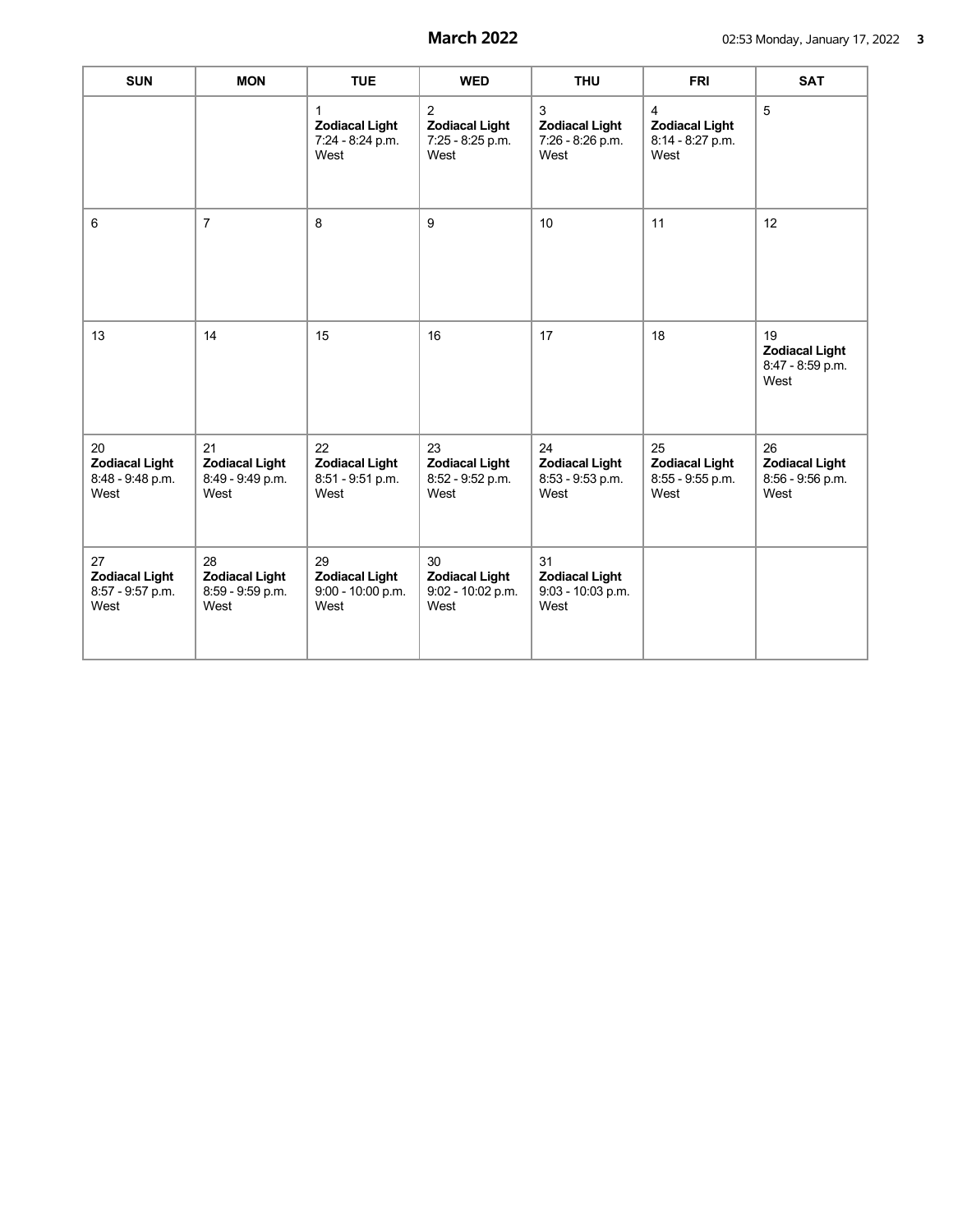| <b>SUN</b>  | <b>MON</b>              | <b>TUE</b> | <b>WED</b> | <b>THU</b>     | <b>FRI</b>                                                           | SAT                                                              |
|-------------|-------------------------|------------|------------|----------------|----------------------------------------------------------------------|------------------------------------------------------------------|
|             |                         |            |            |                | $\mathbf{1}$<br><b>Zodiacal Light</b><br>$9:05 - 10:05$ p.m.<br>West | $\sqrt{2}$<br><b>Zodiacal Light</b><br>9:11 - 10:06 p.m.<br>West |
| $\mathsf 3$ | $\overline{\mathbf{4}}$ | $\sqrt{5}$ | $\,6\,$    | $\overline{7}$ | $\,8\,$                                                              | $\boldsymbol{9}$                                                 |
| $10\,$      | 11                      | 12         | 13         | 14             | 15                                                                   | $16\,$                                                           |
| 17          | $18\,$                  | 19         | $20\,$     | 21             | 22                                                                   | 23                                                               |
| 24          | 25                      | 26         | 27         | 28             | 29                                                                   | $30\,$                                                           |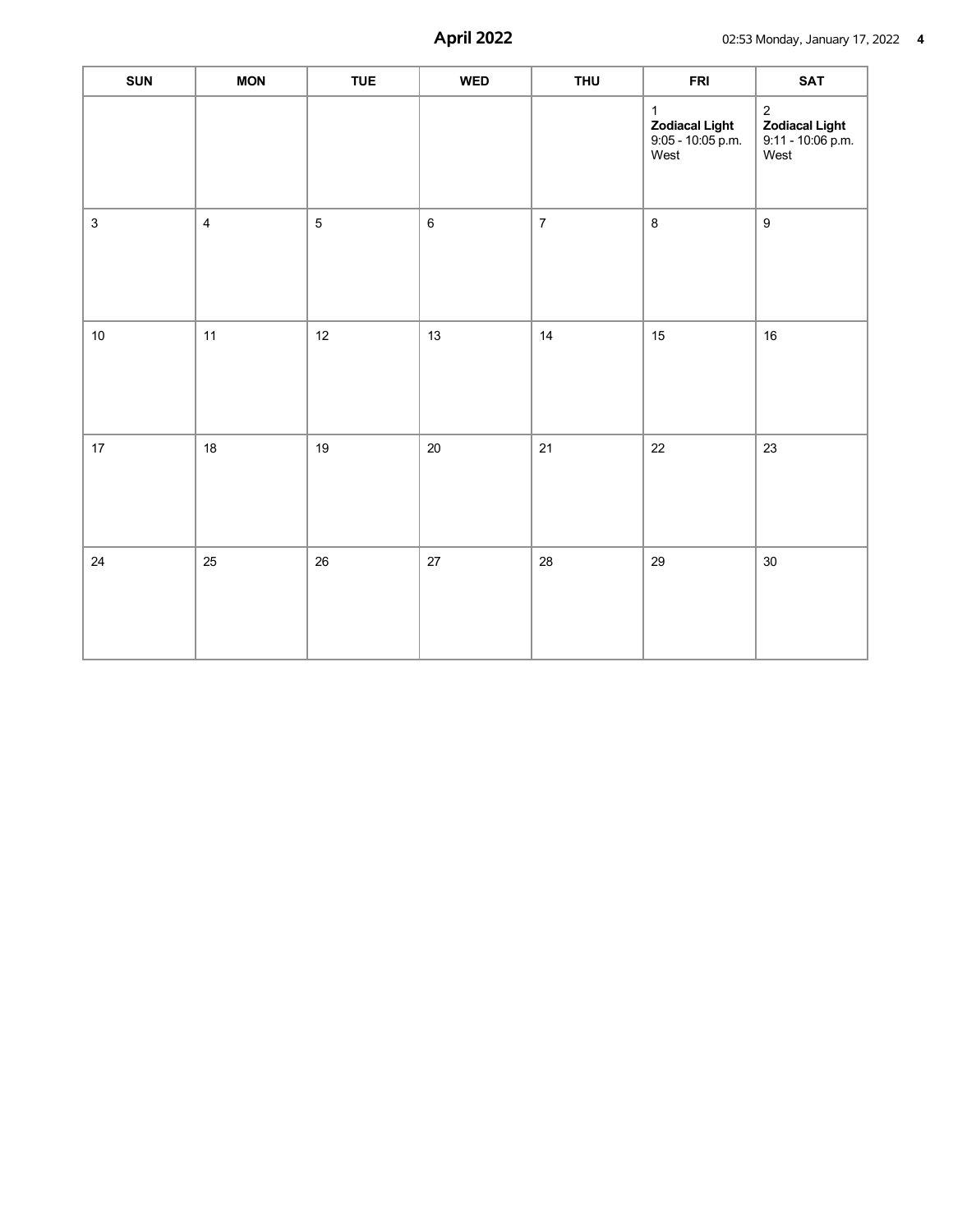| <b>SUN</b>   | <b>MON</b>       | <b>TUE</b>   | <b>WED</b>     | <b>THU</b>     | <b>FRI</b> | <b>SAT</b>     |
|--------------|------------------|--------------|----------------|----------------|------------|----------------|
| $\mathbf{1}$ | $\overline{2}$   | $\mathbf{3}$ | $\overline{4}$ | $\overline{5}$ | $\,6\,$    | $\overline{7}$ |
| $\bf 8$      | $\boldsymbol{9}$ | $10\,$       | 11             | 12             | $13$       | 14             |
| $15\,$       | $16\,$           | $17\,$       | $18\,$         | $19\,$         | $20\,$     | 21             |
| $22\,$       | 23               | 24           | 25             | $26\,$         | $27\,$     | 28             |
| 29           | $30\,$           | 31           |                |                |            |                |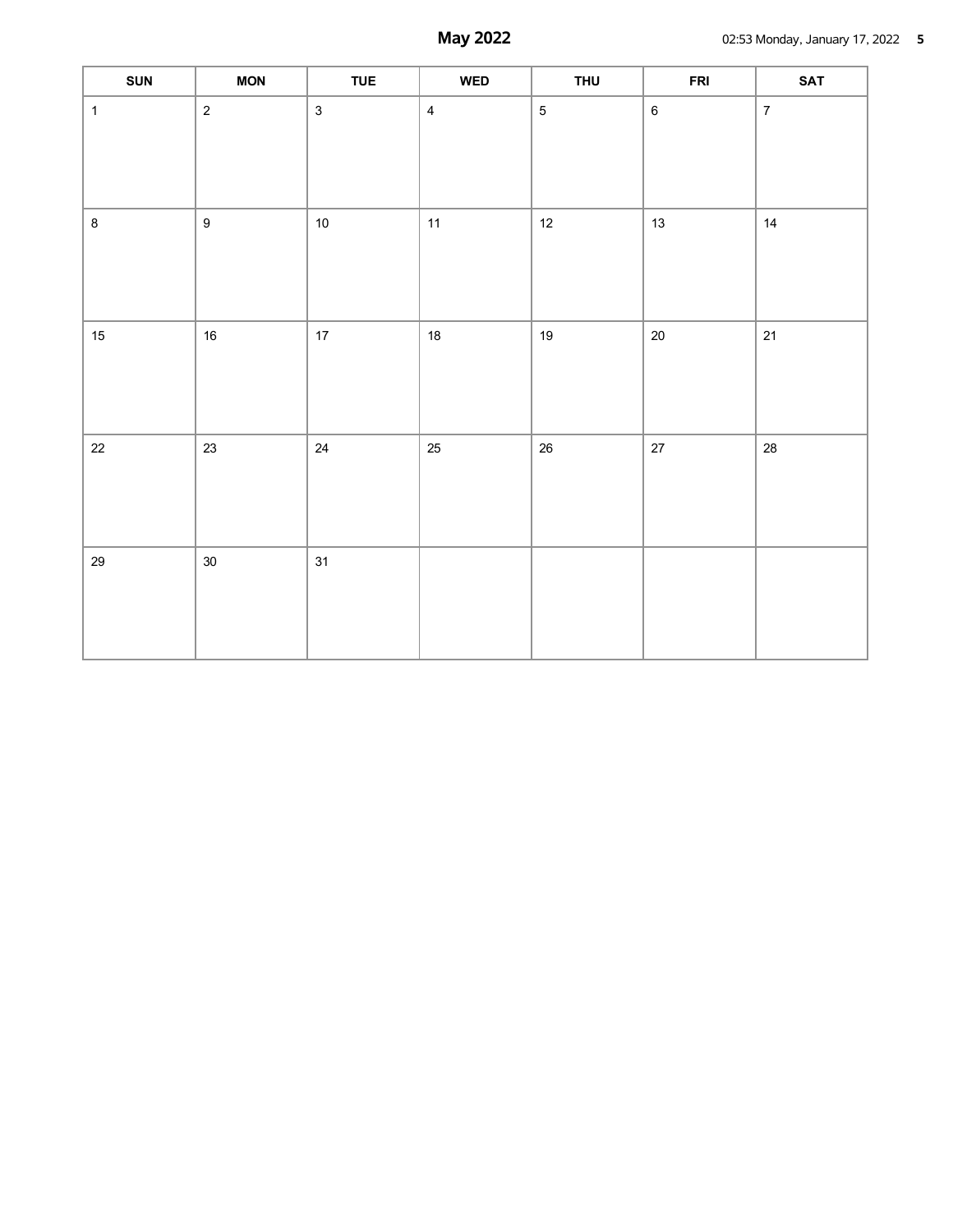| <b>SUN</b> | MON     | <b>TUE</b>     | <b>WED</b>   | <b>THU</b>       | <b>FRI</b>   | <b>SAT</b>              |
|------------|---------|----------------|--------------|------------------|--------------|-------------------------|
|            |         |                | $\mathbf{1}$ | $\overline{2}$   | $\mathbf{3}$ | $\overline{\mathbf{4}}$ |
| $\sqrt{5}$ | $\,6\,$ | $\overline{7}$ | $\bf 8$      | $\boldsymbol{9}$ | $10\,$       | 11                      |
| 12         | $13$    | $14$           | $15\,$       | $16\,$           | $17\,$       | 18                      |
| 19         | $20\,$  | $21$           | $22\,$       | 23               | $24\,$       | $25\,$                  |
| $26\,$     | $27\,$  | $28\,$         | $29\,$       | $30\,$           |              |                         |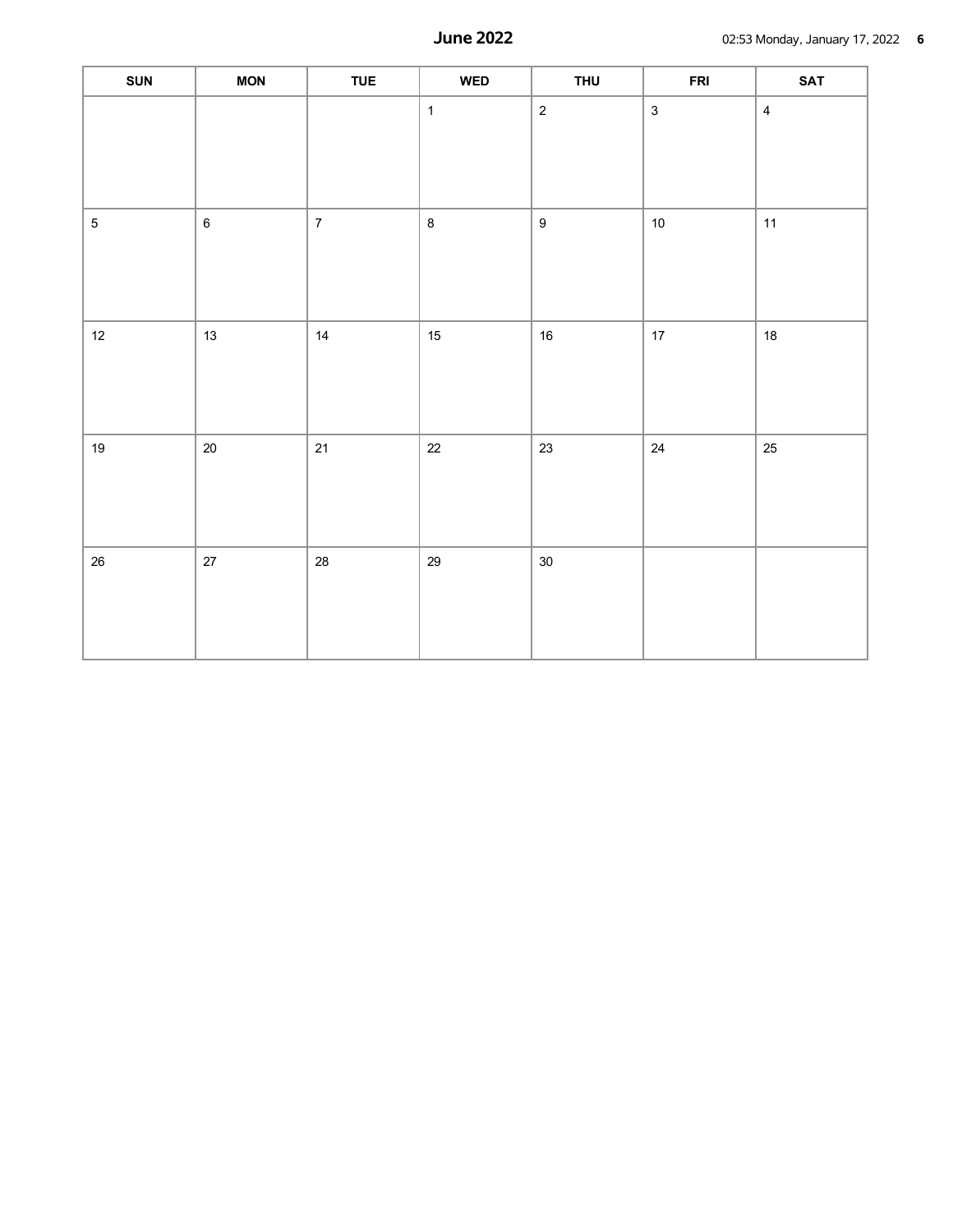| SUN          | MON                     | <b>TUE</b> | $\ensuremath{\mathsf{WED}}$ | <b>THU</b>     | <b>FRI</b>   | <b>SAT</b>       |
|--------------|-------------------------|------------|-----------------------------|----------------|--------------|------------------|
|              |                         |            |                             |                | $\mathbf{1}$ | $\sqrt{2}$       |
| $\mathbf{3}$ | $\overline{\mathbf{4}}$ | $\sqrt{5}$ | $\,6\,$                     | $\overline{7}$ | $\bf 8$      | $\boldsymbol{9}$ |
| $10\,$       | $11$                    | $12\,$     | $13\,$                      | 14             | $15\,$       | $16\,$           |
| $17\,$       | $18\,$                  | $19$       | $20\,$                      | $21$           | $22\,$       | $23\,$           |
| 24           | $25\,$                  | $26\,$     | $27\,$                      | ${\bf 28}$     | 29           | $30\,$           |
| 31           |                         |            |                             |                |              |                  |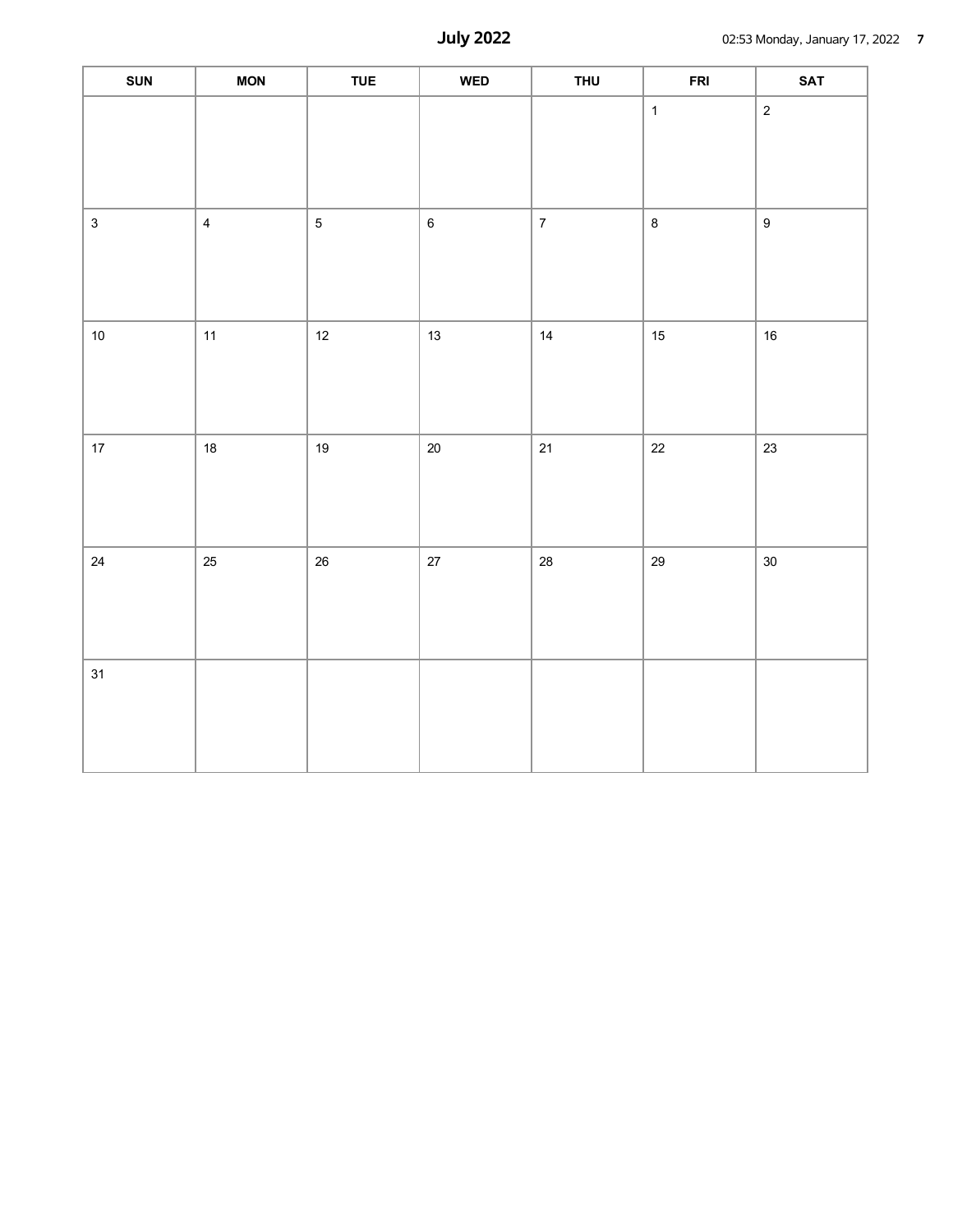| <b>SUN</b>                                                | <b>MON</b>                                                | <b>TUE</b>                                                | <b>WED</b>                                                | <b>THU</b>                                                | <b>FRI</b>                                                | <b>SAT</b>                                                |
|-----------------------------------------------------------|-----------------------------------------------------------|-----------------------------------------------------------|-----------------------------------------------------------|-----------------------------------------------------------|-----------------------------------------------------------|-----------------------------------------------------------|
|                                                           | $\mathbf{1}$                                              | $\overline{2}$                                            | $\mathbf{3}$                                              | $\overline{\mathbf{4}}$                                   | $\overline{5}$                                            | $6\phantom{1}$                                            |
| $\overline{7}$                                            | 8                                                         | $\boldsymbol{9}$                                          | $10\,$                                                    | 11                                                        | 12                                                        | 13                                                        |
| 14                                                        | 15                                                        | 16                                                        | 17                                                        | 18                                                        | 19                                                        | 20                                                        |
| 21                                                        | 22                                                        | 23                                                        | 24                                                        | 25<br><b>Zodiacal Light</b><br>$3:33 - 4:11$ a.m.<br>East | 26<br><b>Zodiacal Light</b><br>$3:35 - 4:35$ a.m.<br>East | 27<br><b>Zodiacal Light</b><br>$3:36 - 4:36$ a.m.<br>East |
| 28<br><b>Zodiacal Light</b><br>$3:38 - 4:38$ a.m.<br>East | 29<br><b>Zodiacal Light</b><br>$3:39 - 4:39$ a.m.<br>East | 30<br><b>Zodiacal Light</b><br>$3:41 - 4:41$ a.m.<br>East | 31<br><b>Zodiacal Light</b><br>$3:42 - 4:42$ a.m.<br>East |                                                           |                                                           |                                                           |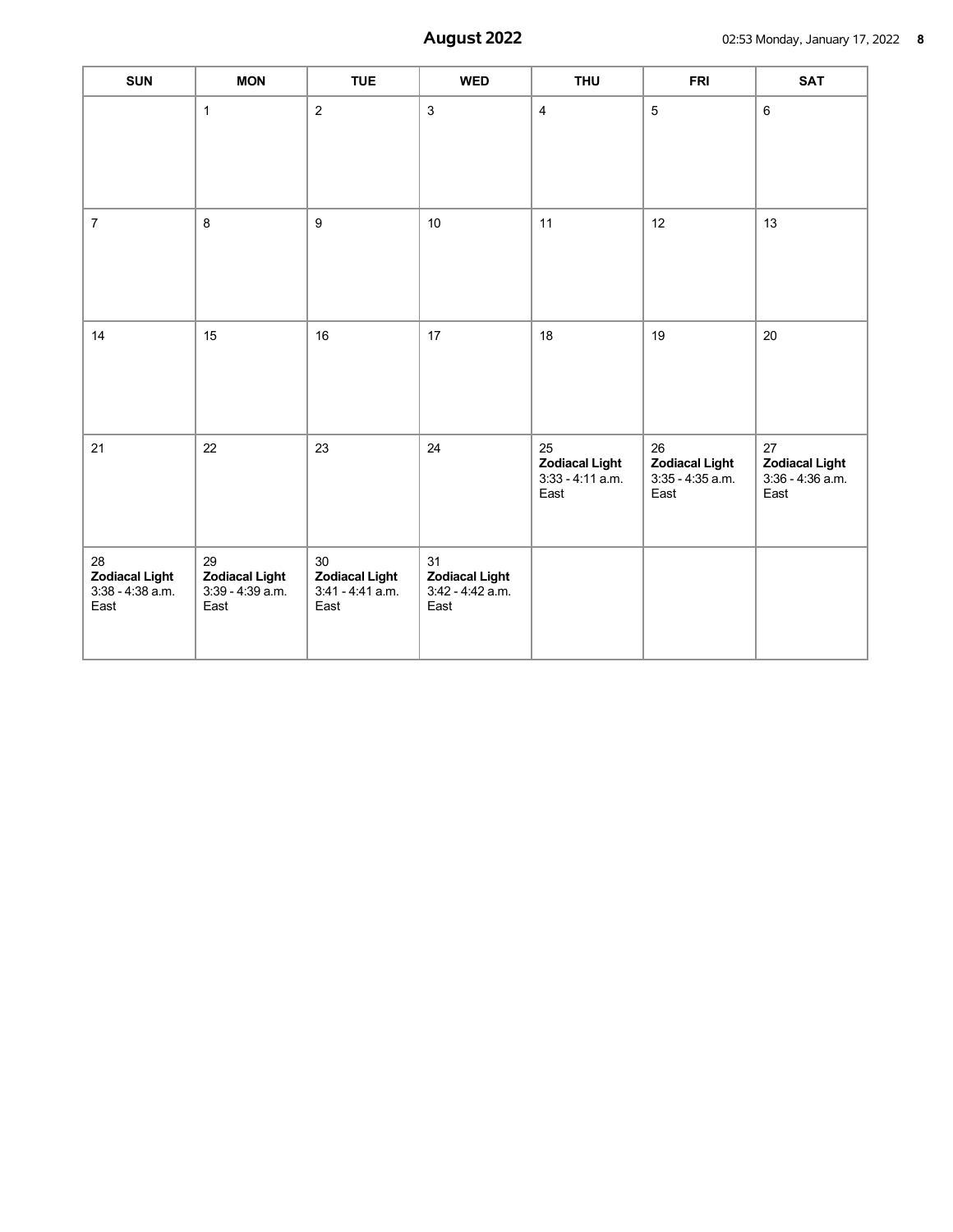| <b>SUN</b>                                               | <b>MON</b>                                                | <b>TUE</b>                                                | <b>WED</b>                                                            | <b>THU</b>                                                        | <b>FRI</b>                                                          | <b>SAT</b>                                                        |
|----------------------------------------------------------|-----------------------------------------------------------|-----------------------------------------------------------|-----------------------------------------------------------------------|-------------------------------------------------------------------|---------------------------------------------------------------------|-------------------------------------------------------------------|
|                                                          |                                                           |                                                           |                                                                       | $\mathbf{1}$<br><b>Zodiacal Light</b><br>3:44 - 4:44 a.m.<br>East | $\overline{2}$<br><b>Zodiacal Light</b><br>3:45 - 4:45 a.m.<br>East | $\mathbf{3}$<br><b>Zodiacal Light</b><br>3:47 - 4:47 a.m.<br>East |
| 4<br><b>Zodiacal Light</b><br>$3:48 - 4:48$ a.m.<br>East | 5<br><b>Zodiacal Light</b><br>$3:49 - 4:49$ a.m.<br>East  | 6<br><b>Zodiacal Light</b><br>$3:51 - 4:51$ a.m.<br>East  | $\overline{7}$<br><b>Zodiacal Light</b><br>$3:52 - 4:52$ a.m.<br>East | 8<br><b>Zodiacal Light</b><br>$3:57 - 4:54$ a.m.<br>East          | $9\,$                                                               | 10                                                                |
| 11                                                       | 12                                                        | 13                                                        | 14                                                                    | 15                                                                | 16                                                                  | 17                                                                |
| 18                                                       | 19                                                        | 20                                                        | 21                                                                    | 22                                                                | 23                                                                  | 24<br><b>Zodiacal Light</b><br>$4:14 - 5:14$ a.m.<br>East         |
| 25<br><b>Zodiacal Light</b><br>4:16 - 5:16 a.m.<br>East  | 26<br><b>Zodiacal Light</b><br>$4:17 - 5:17$ a.m.<br>East | 27<br><b>Zodiacal Light</b><br>$4:18 - 5:18$ a.m.<br>East | 28<br><b>Zodiacal Light</b><br>4:19 - 5:19 a.m.<br>East               | 29<br><b>Zodiacal Light</b><br>$4:21 - 5:21$ a.m.<br>East         | 30<br><b>Zodiacal Light</b><br>4:22 - 5:22 a.m.<br>East             |                                                                   |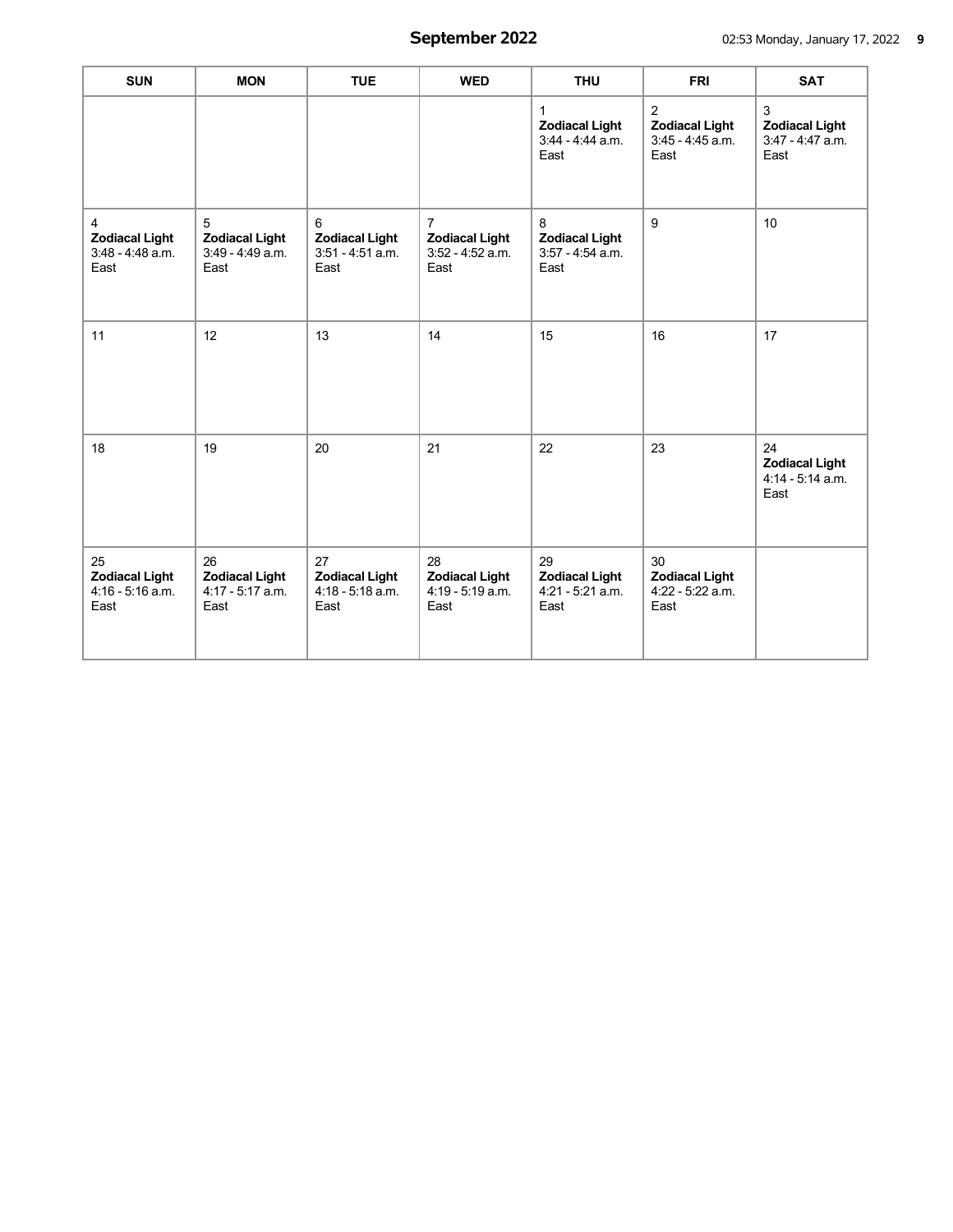| <b>SUN</b>                                                          | <b>MON</b>                                                | <b>TUE</b>                                                | <b>WED</b>                                                | <b>THU</b>                                                | <b>FRI</b>                                                          | <b>SAT</b>                                                        |
|---------------------------------------------------------------------|-----------------------------------------------------------|-----------------------------------------------------------|-----------------------------------------------------------|-----------------------------------------------------------|---------------------------------------------------------------------|-------------------------------------------------------------------|
|                                                                     |                                                           |                                                           |                                                           |                                                           |                                                                     | $\mathbf{1}$<br><b>Zodiacal Light</b><br>4:23 - 5:23 a.m.<br>East |
| $\overline{2}$<br><b>Zodiacal Light</b><br>4:24 - 5:24 a.m.<br>East | 3<br><b>Zodiacal Light</b><br>$4:25 - 5:25$ a.m.<br>East  | 4<br><b>Zodiacal Light</b><br>$4:27 - 5:27$ a.m.<br>East  | 5<br><b>Zodiacal Light</b><br>4:28 - 5:28 a.m.<br>East    | 6<br><b>Zodiacal Light</b><br>4:29 - 5:29 a.m.<br>East    | $\overline{7}$<br><b>Zodiacal Light</b><br>4:30 - 5:30 a.m.<br>East | 8<br><b>Zodiacal Light</b><br>5:28 - 5:31 a.m.<br>East            |
| 9                                                                   | 10                                                        | 11                                                        | 12                                                        | 13                                                        | 14                                                                  | 15                                                                |
| 16                                                                  | 17                                                        | 18                                                        | 19                                                        | 20                                                        | 21                                                                  | 22                                                                |
| 23<br><b>Zodiacal Light</b><br>$4:48 - 5:12$ a.m.<br>East           | 24<br><b>Zodiacal Light</b><br>$4:50 - 5:50$ a.m.<br>East | 25<br><b>Zodiacal Light</b><br>$4:51 - 5:51$ a.m.<br>East | 26<br><b>Zodiacal Light</b><br>$4:52 - 5:52$ a.m.<br>East | 27<br><b>Zodiacal Light</b><br>$4:53 - 5:53$ a.m.<br>East | 28<br><b>Zodiacal Light</b><br>$4:54 - 5:54$ a.m.<br>East           | 29<br><b>Zodiacal Light</b><br>$4:55 - 5:55$ a.m.<br>East         |
| 30<br><b>Zodiacal Light</b><br>$4:56 - 5:56$ a.m.<br>East           | 31<br><b>Zodiacal Light</b><br>4:57 - 5:57 a.m.<br>East   |                                                           |                                                           |                                                           |                                                                     |                                                                   |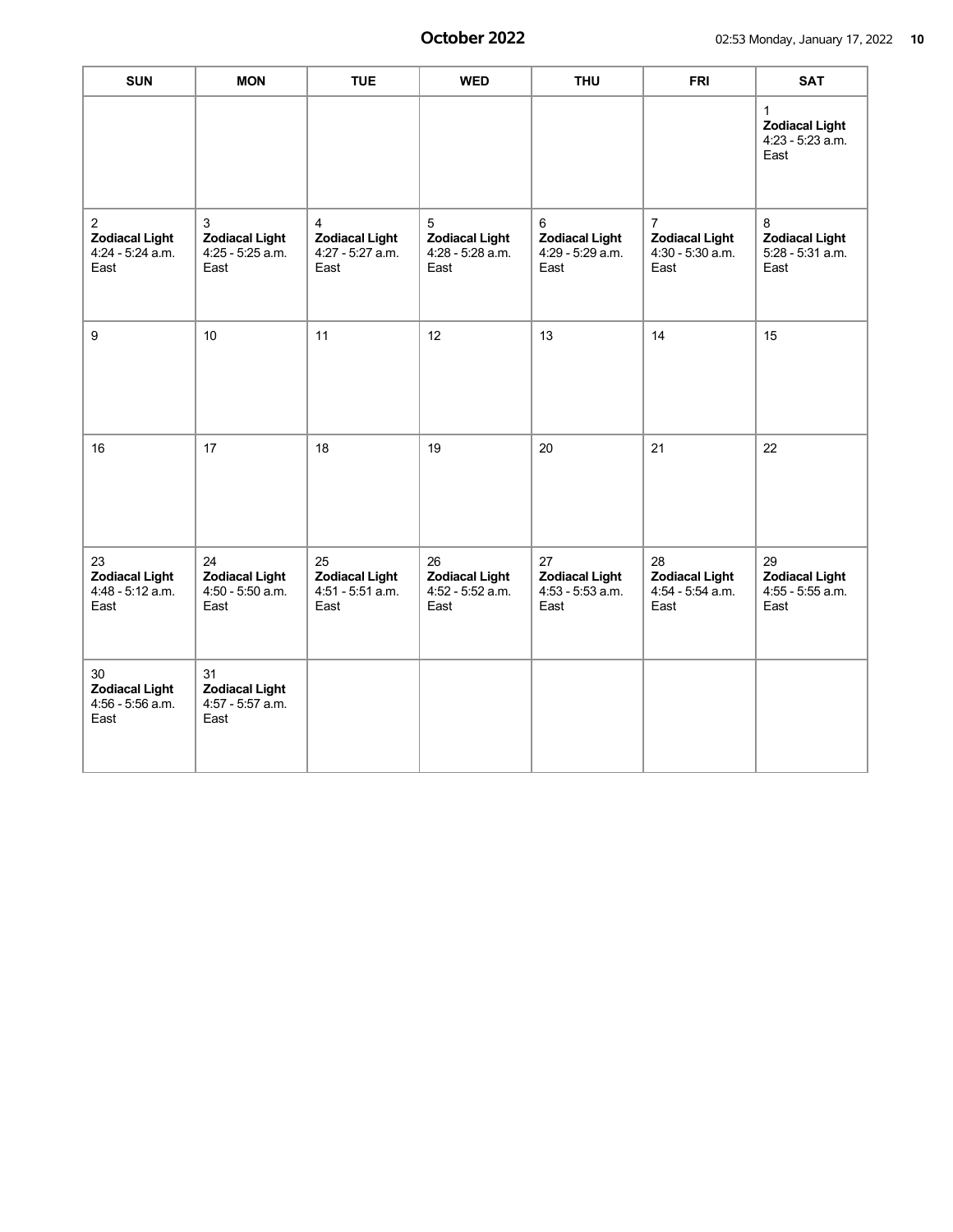| <b>SUN</b>                                              | <b>MON</b>                                                | <b>TUE</b>                                                | <b>WED</b>                                                          | <b>THU</b>                                                | <b>FRI</b>                                                          | <b>SAT</b>                                                |
|---------------------------------------------------------|-----------------------------------------------------------|-----------------------------------------------------------|---------------------------------------------------------------------|-----------------------------------------------------------|---------------------------------------------------------------------|-----------------------------------------------------------|
|                                                         |                                                           | 1<br><b>Zodiacal Light</b><br>4:59 - 5:59 a.m.<br>East    | $\overline{2}$<br><b>Zodiacal Light</b><br>5:00 - 6:00 a.m.<br>East | 3<br><b>Zodiacal Light</b><br>$5:01 - 6:01$ a.m.<br>East  | $\overline{4}$<br><b>Zodiacal Light</b><br>5:02 - 6:02 a.m.<br>East | 5<br><b>Zodiacal Light</b><br>$5:03 - 6:03$ a.m.<br>East  |
| 6<br><b>Zodiacal Light</b><br>4:35 - 5:04 a.m.<br>East  | $\overline{7}$                                            | 8                                                         | 9                                                                   | 10 <sup>10</sup>                                          | 11                                                                  | 12                                                        |
| 13                                                      | 14                                                        | 15                                                        | 16                                                                  | 17                                                        | 18                                                                  | 19                                                        |
| 20                                                      | 21                                                        | 22<br><b>Zodiacal Light</b><br>$4:21 - 5:21$ a.m.<br>East | 23<br><b>Zodiacal Light</b><br>4:22 - 5:22 a.m.<br>East             | 24<br><b>Zodiacal Light</b><br>$4:23 - 5:23$ a.m.<br>East | 25<br><b>Zodiacal Light</b><br>4:24 - 5:24 a.m.<br>East             | 26<br><b>Zodiacal Light</b><br>$4:25 - 5:25$ a.m.<br>East |
| 27<br><b>Zodiacal Light</b><br>4:26 - 5:26 a.m.<br>East | 28<br><b>Zodiacal Light</b><br>$4:27 - 5:27$ a.m.<br>East | 29<br><b>Zodiacal Light</b><br>4:28 - 5:28 a.m.<br>East   | 30<br><b>Zodiacal Light</b><br>4:29 - 5:29 a.m.<br>East             |                                                           |                                                                     |                                                           |